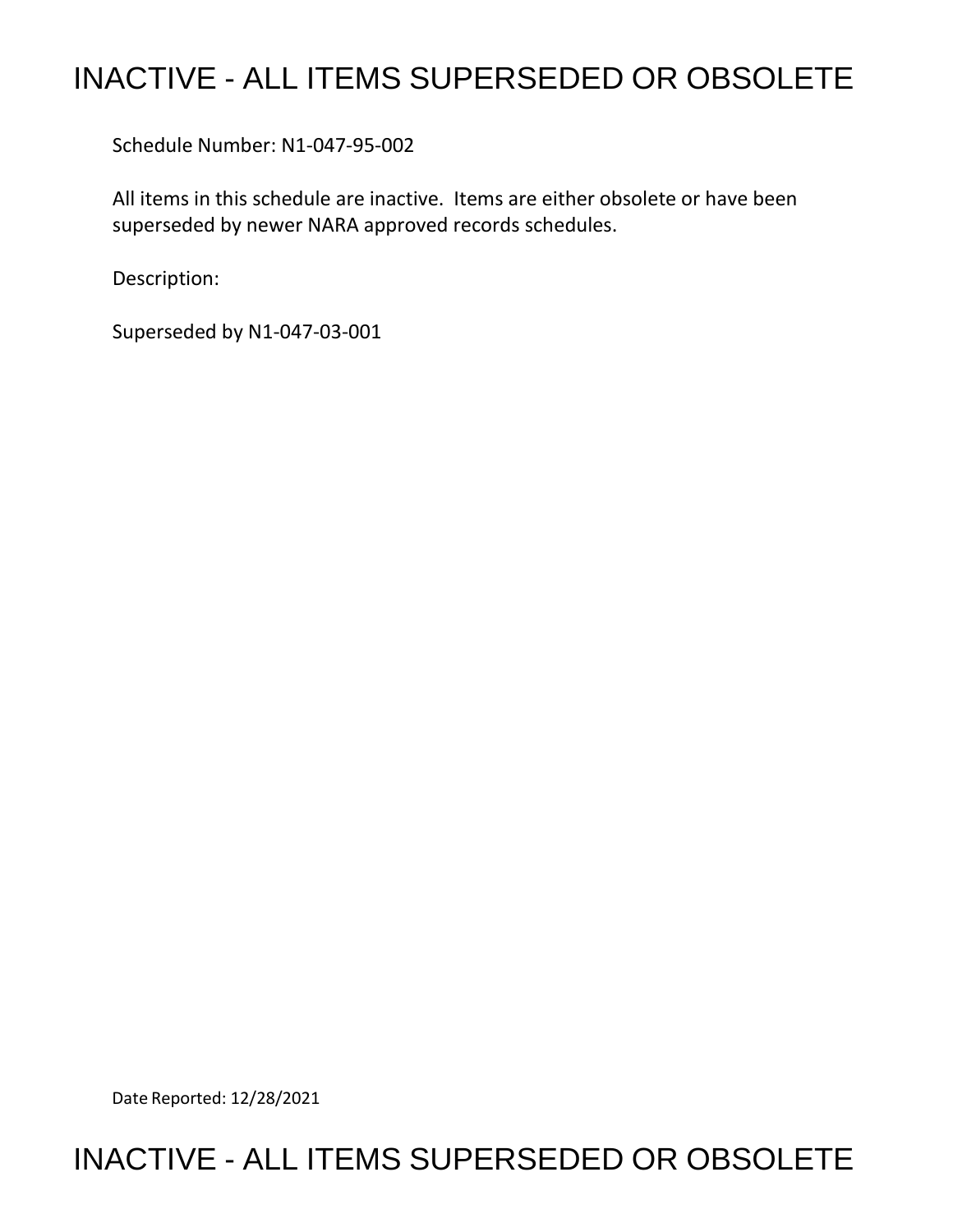| $\mathcal{O}(\epsilon) = \mathcal{S}(\epsilon)$ ,                                                                                                                                                                                                                                                                                                                                                                                                                                                                     |                                                                                                                           |
|-----------------------------------------------------------------------------------------------------------------------------------------------------------------------------------------------------------------------------------------------------------------------------------------------------------------------------------------------------------------------------------------------------------------------------------------------------------------------------------------------------------------------|---------------------------------------------------------------------------------------------------------------------------|
| <b>REQUEST FOR RECORDS DISPOSITION AUTHORITY</b>                                                                                                                                                                                                                                                                                                                                                                                                                                                                      | <b>LEAVE BLANK (NARA use only)</b>                                                                                        |
| (See Instructions on reverse)                                                                                                                                                                                                                                                                                                                                                                                                                                                                                         | <b>JOB NUMBER</b><br>17.95.2                                                                                              |
| <sup>TO</sup> NATIONAL ARCHIVES and RECORDS ADMINISTRATION (NIR)<br>WASHINGTON, DC 20408                                                                                                                                                                                                                                                                                                                                                                                                                              | <b>DATE RECEIVED</b><br>.70.99                                                                                            |
| 1 FROM (Agency or establishment)<br>Health & Human Services                                                                                                                                                                                                                                                                                                                                                                                                                                                           | NOTIFICATION TO AGENCY                                                                                                    |
| 2 MAJOR SUBDIVISION<br>Social Security Administration                                                                                                                                                                                                                                                                                                                                                                                                                                                                 | In accordance with the provisions of 44<br>USC 3303a the disposition request,<br>including amendments, is approved except |
| <b>3 MINOR SUBDIVISION</b>                                                                                                                                                                                                                                                                                                                                                                                                                                                                                            | for items that may be marked "disposition<br>not approved" or "withdrawn" in column 10                                    |
| 4 NAME OF PERSON WITH WHOM TO CONFER 5 TELEPHONE<br>attucia<br>L Celover                                                                                                                                                                                                                                                                                                                                                                                                                                              | DATE<br>ARCHIVIST OF THE UNITED STATES<br>.vC                                                                             |
| Patricia J <i>. G</i> lover<br>$(410)$ 965-6108                                                                                                                                                                                                                                                                                                                                                                                                                                                                       | 7/25/95<br>M orre<br>amesu                                                                                                |
| I hereby certify that I am authorized to act for this agency in matters pertaining to the disposition of its records<br>and that the records proposed for disposal on the attached $\frac{3}{2}$ page(s) are not now needed for the<br>the General Accounting Office, under the provisions of Title 8 of the GAO Manual for Guidance of Federal<br>Agencies,<br>$\mathbf{x}$<br>is attached; or<br>is not required;<br><b>DATE</b><br>TITLE<br>SIGNATURE OF AGENCY REPRESENTATIVE<br>Trentice Barnes, Sr.<br>3<br>JAN | has been requested.<br>DHHS Records Management Officer                                                                    |
|                                                                                                                                                                                                                                                                                                                                                                                                                                                                                                                       |                                                                                                                           |
| 8 DESCRIPTION OF ITEM AND PROPOSED DISPOSITION<br><b>ITEM</b><br>NO.                                                                                                                                                                                                                                                                                                                                                                                                                                                  | 9 GRS OR<br>10 ACTION<br><b>SUPERSEDED</b><br>TAKEN (NARA<br><b>JOB CITATION</b><br>USE ONLY)                             |
| Title II Disability Insurance Claims Folders<br>DI CLAIMS FOLDERS<br>(See attached)                                                                                                                                                                                                                                                                                                                                                                                                                                   | $NI-47-86-2 (1) and (2)$                                                                                                  |
| Draw Dent to Denry, NCF 8/2/95/2<br>NSN 7540-00-634-4064<br>115-109<br><b>PREVIOUS EDITION NOT USABLE</b>                                                                                                                                                                                                                                                                                                                                                                                                             | <b>STANDARD FORM 115 (REV 3-91)</b><br><b>Prescribed by NARA</b>                                                          |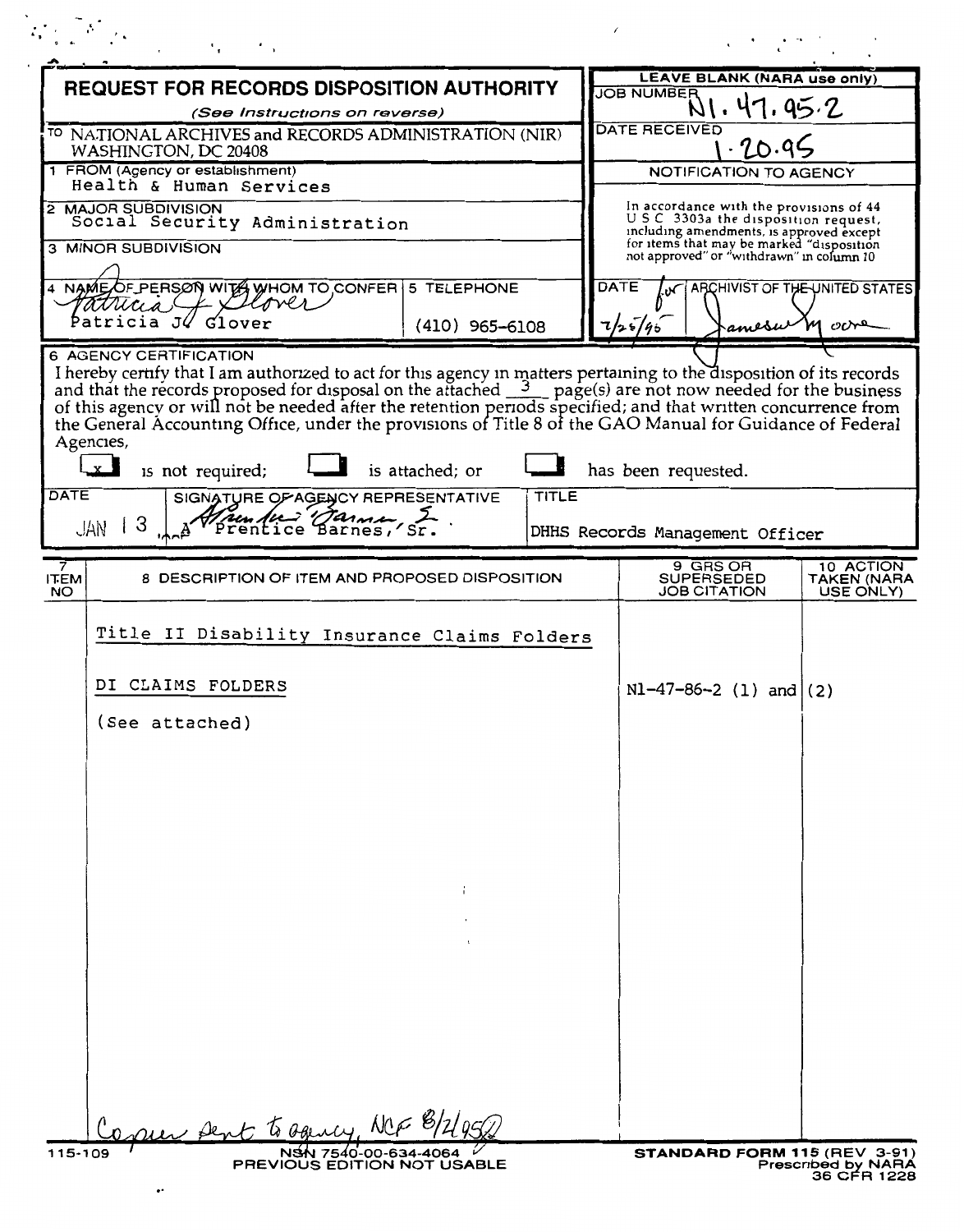## **Disability Insurance Claims Folders**

These claims folders contain all correspondence and other pertinent material accumulated in the process of adjudicating the claim. The award or disallowance determination forms, certain supporting proofs, and other records depicting payment history of the claim are filed on the left side of the folder. The claims application, other proofs, correspondence and related documents are filed on the right side of the folder. Also included is documentation of the disability determination and continuing disability determination reviews and supporting medical evidence.

#### Proposed Disposition

 $\bullet$  . The set of  $\mathcal{O}_{\mathcal{A}}$ 

Subject to specific exceptions determined by SSA whereby records would be retained for a longer period of time, SSA will adhere to the following disposition schedule:

*For awarded claims, including those currently in pay status,*  destroy 7 years after the date of adjudication of the most recently awarded claim if:

- 1. The disability is a condition other than drug addiction or alcoholism; and
- 2. Either of the following conditions is true:
	- A. The claimant/beneficiary has attained age 59 years or older and has "medical improvement possible" or "medical improvement not expected" diary.
	- B. The claimant has attained age 65.
- 3. File does not contain a representative payee application less than 7 years old.

*Representative payee applications:* Destroy 7 years after the action is processed to completion.

### Exceptions:

- 1. Any claims or postentitlement folder or documentation where fraud or abuse is under investigation or legal action is underway and/or anyone on the record is or potentially could be affected by a court case, including class actions, will be retained until conclusion of the investigation or legal action. This is true both for awarded and denied claims.
- 2. When there is an underpayment outstanding, the folder will not be destroyed until 2 years after the final nonmedical termination date or 5 years after his/her medical termination date.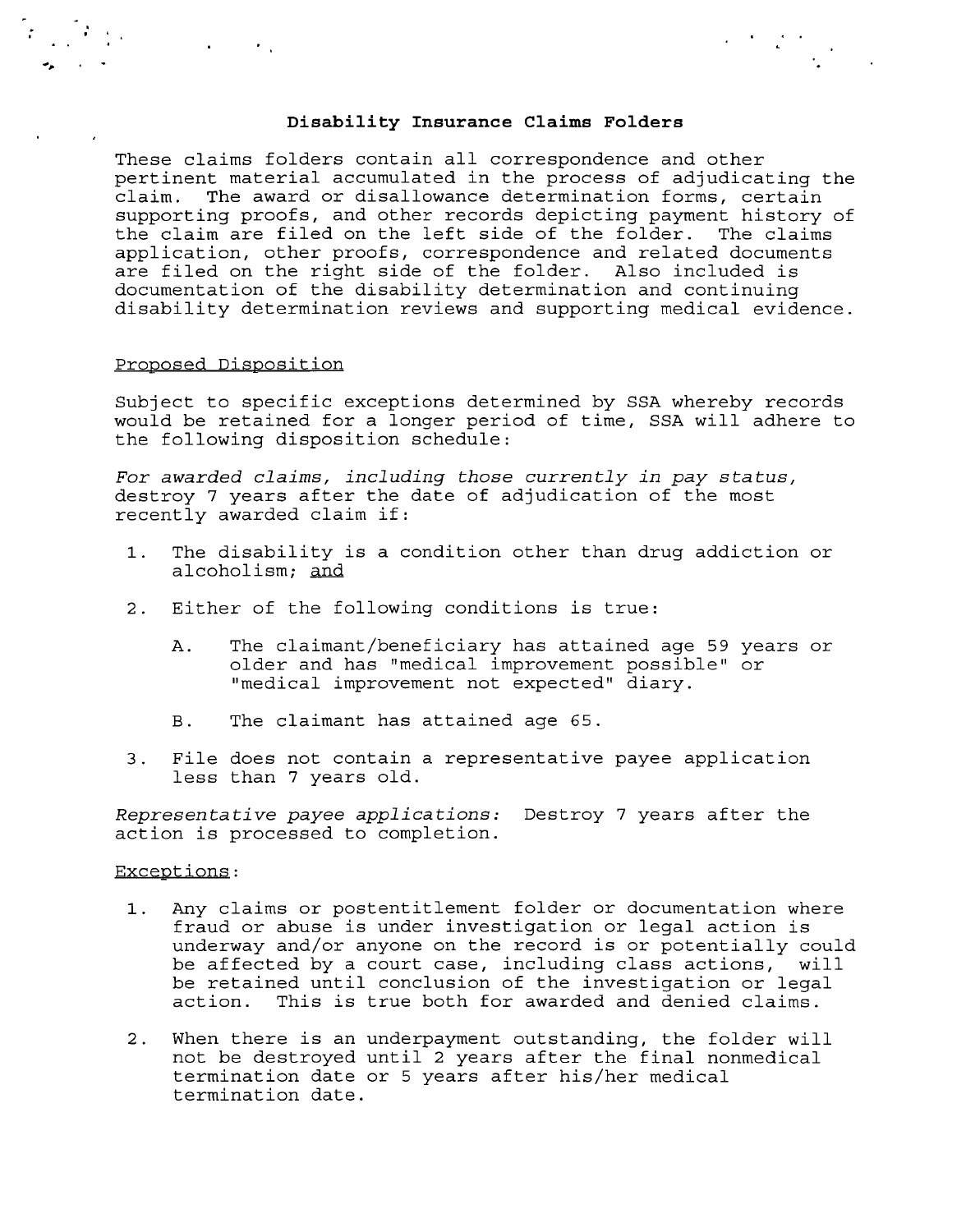- 3. When there is an uncollected overpayment on the record for which recovery has not been waived, the folder will not be destroyed until 10 years after collection efforts have been terminated. This supersedes disposition authority  $N1 - 47 - 86 - 2(1)$  and  $(2)$ .
- 4. For entitled beneficiaries: In those limited situations where SSA's electronic file contains insufficient information for maintenance of the record (e.g., special determination material), the folder will not be destroyed until 2 years after the final nonmedical termination date or 5 years after the final medical termination date, whichever is later.
- 5. These disposition instructions apply only to hardcopy claims documentation. Transaction and payment histories are maintained indefinitely on SSA's electronic data bases pending approval by NARA of a separate machine readable records disposition schedule for the MBR.

# Rationale:

*For nonmedical records contained in folders:* With the dramatic increase in information stored electronically, current procedures and improved safeguards, nonmedical paper records are no longer necessary to maintain the benefit records of entitled individuals. Accordingly, these paper records may be destroyed even while the beneficiaries are entitled and in pay status without jeopardizing the rights of the public or the Government. The suggested 7-year period provides for retention until the statute of limitation on civil and criminal court actions has lapsed.

Office of the General Counsel Certification:

I have reviewed the record descriptions and their respective proposed dispositions. I am of the opinion that the records will be maintained for a period of time sufficient to protect the legal and financial rights of the Government and of people directly affected by the Agency's activities.

 $M_{ML}$  $M_{ML}$   $M_{ML}$   $M_{ML}$   $M_{ML}$   $M_{ML}$   $M_{ML}$   $M_{ML}$   $M_{ML}$   $M_{ML}$   $M_{ML}$   $M_{ML}$   $M_{ML}$   $M_{ML}$   $M_{ML}$   $M_{ML}$   $M_{ML}$   $M_{ML}$   $M_{ML}$   $M_{ML}$   $M_{ML}$   $M_{ML}$   $M_{ML}$   $M_{ML}$   $M_{ML}$   $M_{ML}$   $M_{ML}$   $M_{ML}$   $M_{ML}$   $M_{ML}$   $M_{ML}$   $M_{ML}$ 

lee attached Inspector General Glover

SSA Records

Date